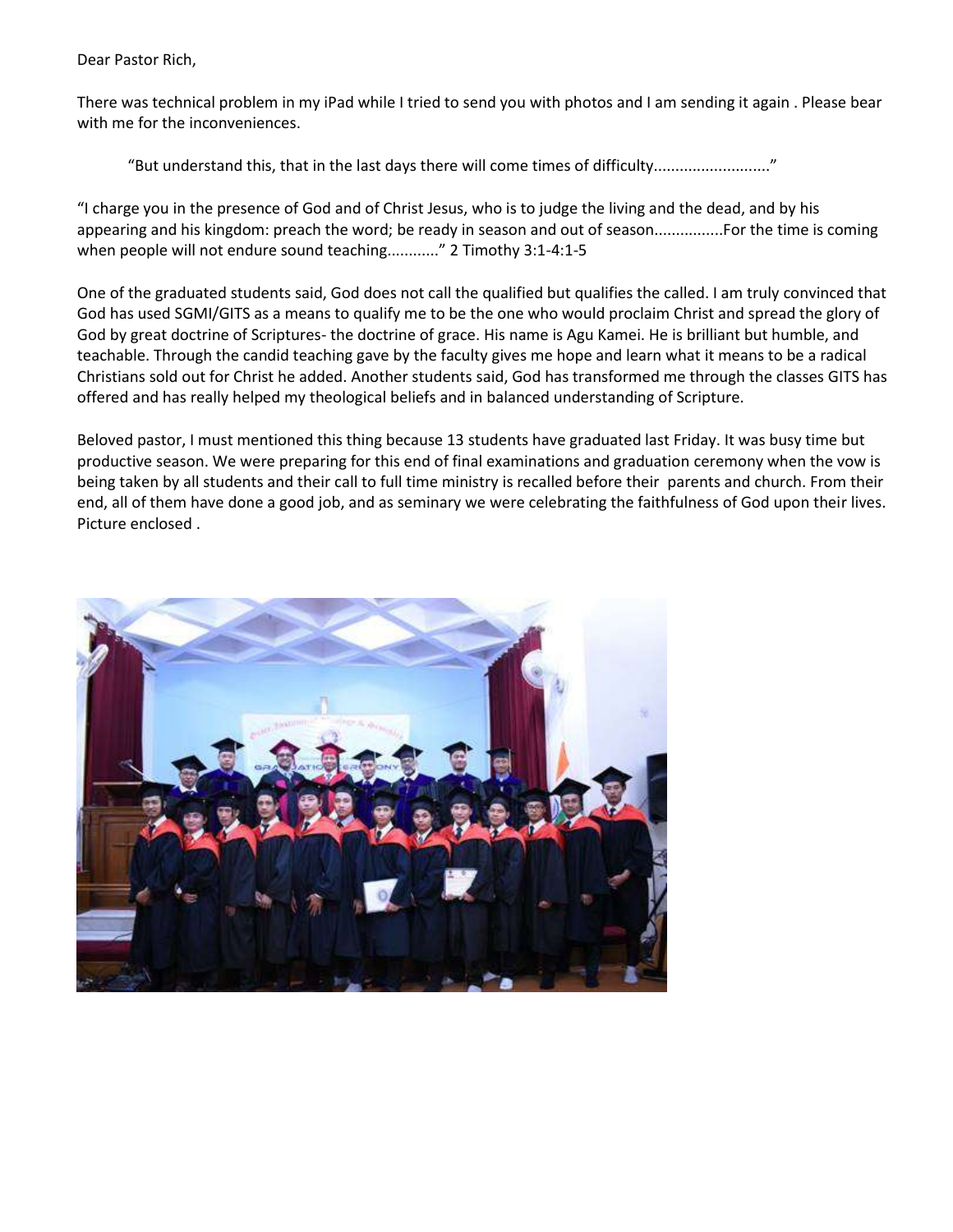

For this very reason while fully engaged in works, I was unable to attend to your curiosity all these delays and become very late. I hope you will bear with me for the delay. But I praise God for His Healing touch upon my life. I was going a long physical treatment three weeks before this graduation ceremony !

I am talking 9 students and 4 faculty teachers for preaching tour to visit 12 churches, and we will be leaving this Saturday, the 11 of May 2019. The purpose is to encourage the church that each students belongs to, and to deepen our relationships with them. As we plan to move back to Ukhrul in a near future, it's a high time for us to seeking partnership and relationship with the local churches. We do have a great burden to recall the authority of scripture and breakthrough the traditional and cultural practices in the local churches. Who knows God might bring massive awakening and revival within the church during this preaching tour. Students will share testimony of God and praise while pastors will bring forth the Word of God. Miraculously God has provided the resources for all expenses. BUT uphold us in the time of your personal and group prayer till our battle is over.

More over, our kids just got off for summer vacation and I am taking my family also to Ukhrul Manipur. Again, the purpose of going is to speed up the work of the school building and to let my kids taste what village will be when we move back sometimes later. Besides, I am fully engaged to preaching schedules. My wife Ayar will also be speaking for women during Mother's Day, she is excited for this opportunity of ministering the villagers through the Word. I am also happy for her.

In the past months, God has allowed us to accomplish many spiritual services and qualitative works. Sports outreach was performed giving platform for young men and woman to listen to preached word. House church was also being extended through wedding. It's an honour with Joy for me to be able to join such a faithful couple in holy marriage. Five brothers and one sister got saved and received water baptism. We did receive a sweet 'Hello' and prayers from John Jinata of CBC, Vallejo who visit us. His visit was indeed a blessing to our growth group and church. I have surplus photos of these events to show you in action but I couldn't enclose this time.

The best part for this end of my update is to tell you that in the midst of unpredictable threats and sufferings, we are doing OK. Truly there is pain before the gain, there is a sacrifice before there would be glory. As the Bible says, if you follow Jesus, there's a cross for you too. There's no glory without suffering. There's no crown without a cross. What a called toward the required obedience !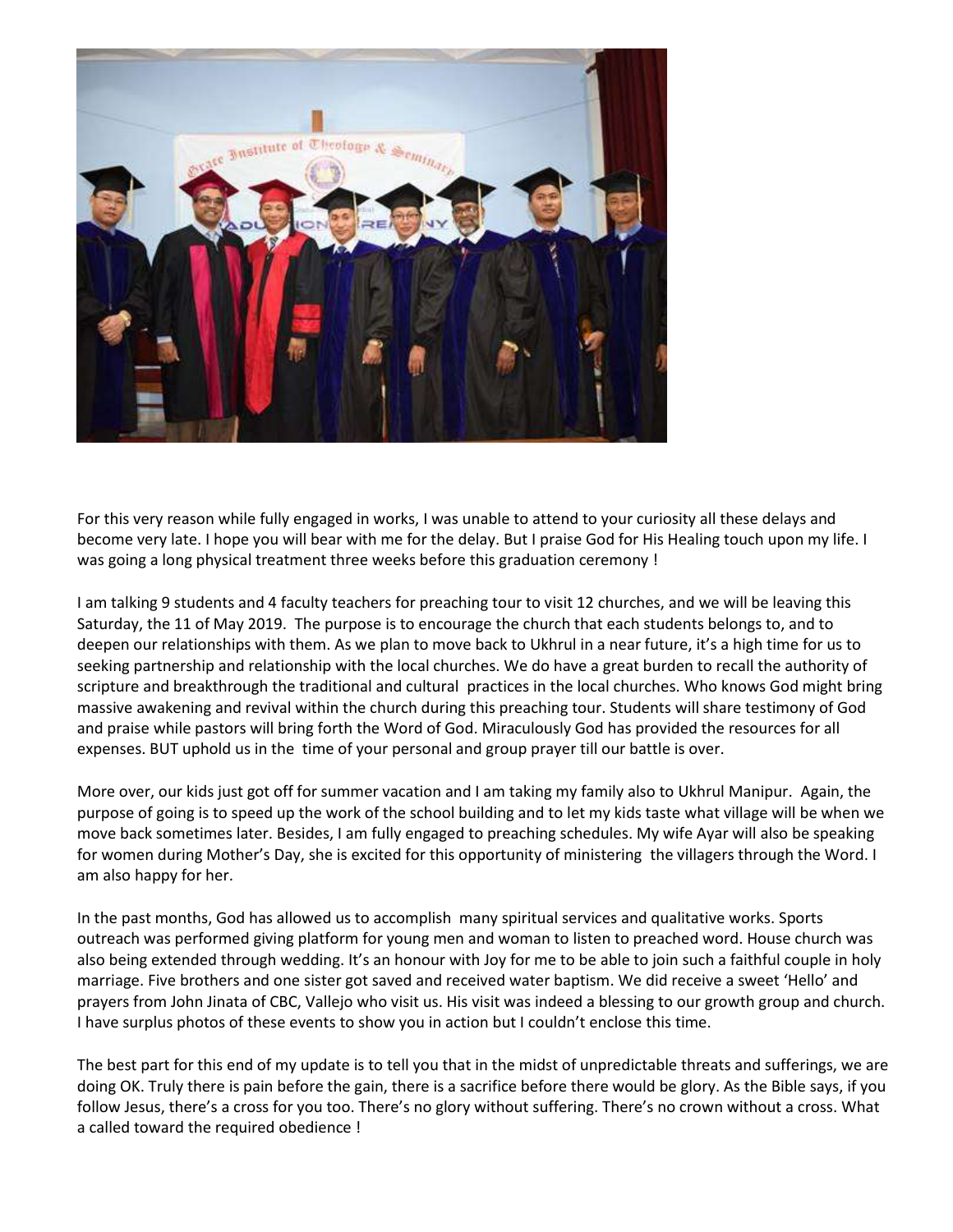And another second best part for me to tell you is that the school building is on progress. My two big brothers are dedicating whole hearted to progress the work since March. I must show it's photos. Let me also send Vedios in separate attachment later.